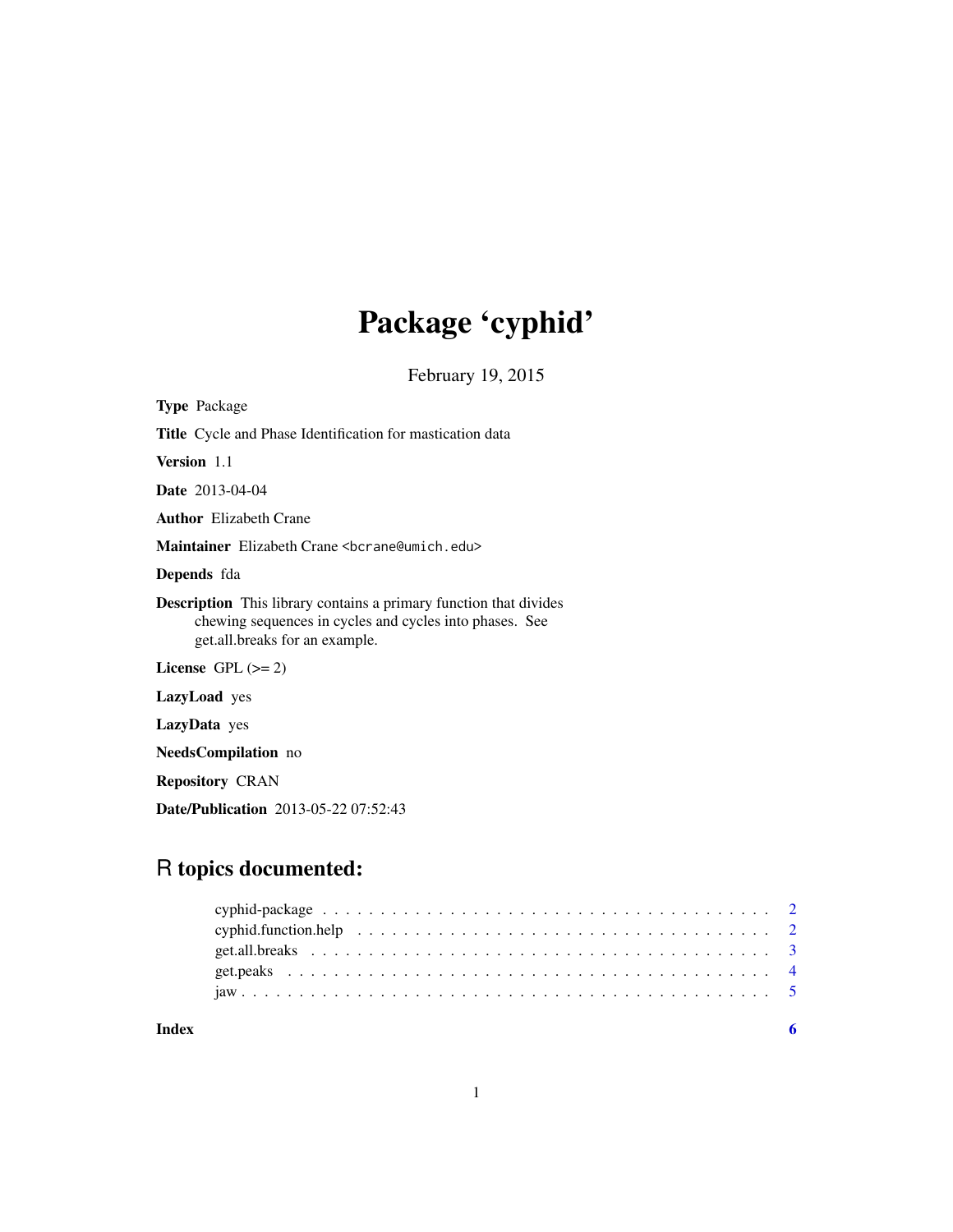<span id="page-1-0"></span>

#### Description

The primary function in this library automates the process of dividing chewing sequences into cycles and cycles into phases.

#### Details

| Package:  | cyphid     |
|-----------|------------|
| Type:     | Package    |
| Version:  | 11         |
| Date:     | 2013-04-04 |
| License:  | $GPL-2$    |
| LazyLoad: | yes        |

The primary function in this package is get.all.breaks (See example below).

#### Author(s)

Maintainer: Elizabeth Crane <br/>bcrane@umich.edu>

#### Examples

```
# Run primary function for dividing sequences into cycles and cycles into phases
JawBreaks40 <- get.all.breaks(jaw, window=40)
```

```
# Check window based on cycle durations.
cycledurs <- get.cycle.durations(JawBreaks40$cyclemat)
win <- get.window(cycledurs)
win
# Rerun with modified window
JawBreaks27 <- get.all.breaks(jaw, window=27)
# Plot the output
```
plot(jaw[,1]) abline(v=JawBreaks27\$openbreaks[,1])

cyphid.function.help *Subroutine*

#### Description

This function is a subroutine called by the funtion get.all.breaks in the cyphid package.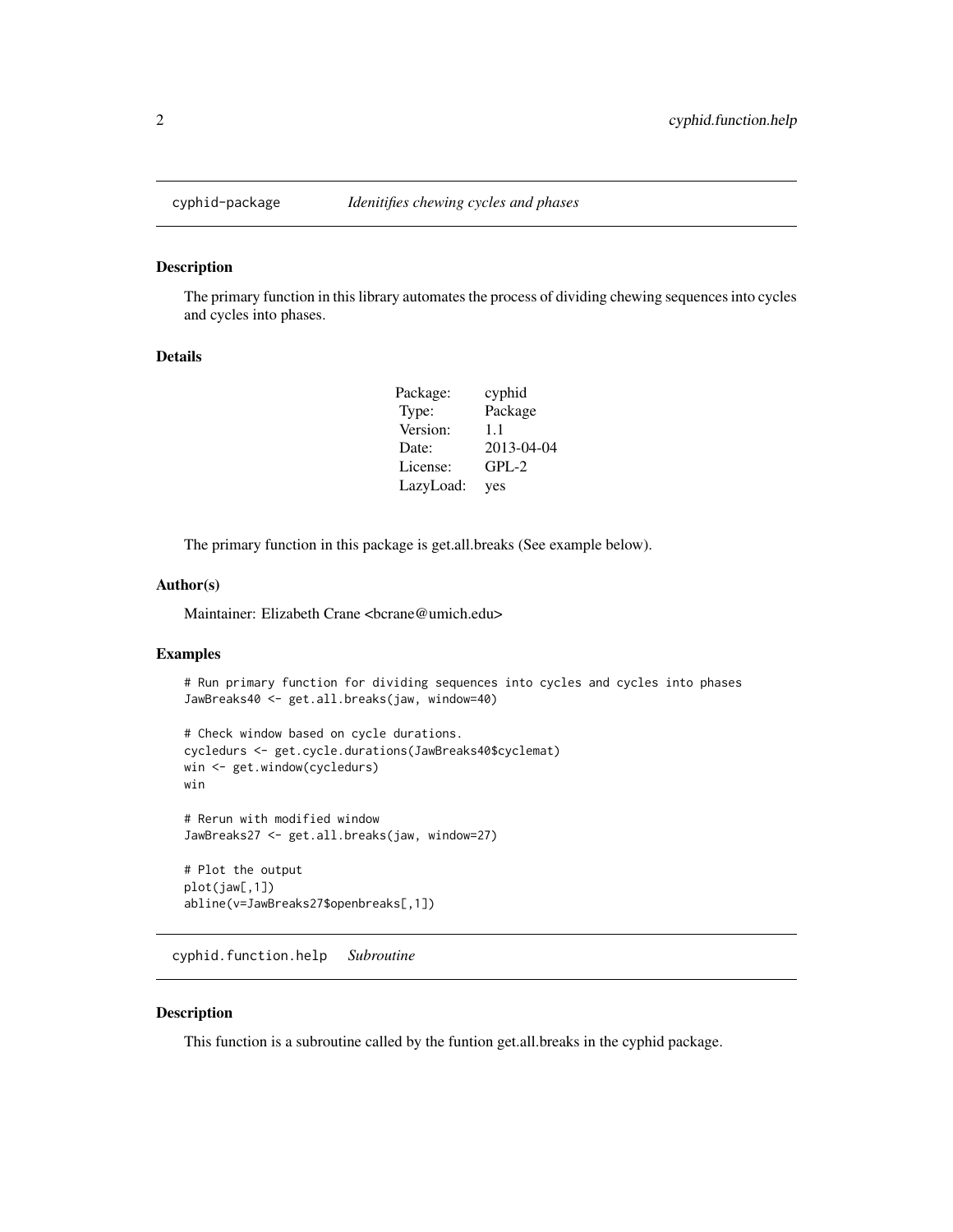#### <span id="page-2-0"></span>Description

This function divides chewing sequnces into individual cycles and identifies the phase transitions within each cycle.

#### Usage

get.all.breaks(dataset, CycleBreaks = NULL, window = NULL)

#### Arguments

| dataset     | A matrix of chewing sequences. Each column represents a single sequence.                                                                                |
|-------------|---------------------------------------------------------------------------------------------------------------------------------------------------------|
| CycleBreaks | A matrix of frame numbers used to force a sequence to break at predetermed<br>locations. Each column represents the break points for a single sequence. |
| window      | The frame limit for which no two cycle breaks can occur.                                                                                                |

#### Value

This function returns 8 objects.

| openbreaks       | openbreaks, closebreaks, FCSC, and SOFO are matricies with one column for<br>each sequence. Columns contain the frame numbers associated with either the<br>open, close, FCSC, or SOFO loactions for each sequence. |
|------------------|---------------------------------------------------------------------------------------------------------------------------------------------------------------------------------------------------------------------|
| closebreaks      | see openbreaks                                                                                                                                                                                                      |
| <b>FCSC</b>      | see openbreaks                                                                                                                                                                                                      |
| SOF <sub>0</sub> | see openbreaks                                                                                                                                                                                                      |
| cyclemat         | cyclemat is a matrix with one column for each cycle. Columns contain the<br>displacement values for each cycle.                                                                                                     |
| close.cycle      | close.cycle, FCSC.cycle, SOFO.cycle is a vector with a value for each cycle.<br>The values represent either the location of close, FCSC, or SOFO relative to the<br>cycle.                                          |
| FCSC.cycle       | see close.cycle                                                                                                                                                                                                     |
| SOFO.cycle       | see close.cycle                                                                                                                                                                                                     |

#### Examples

# Run primary function for dividing sequences into cycles and cycles into phases JawBreaks40 <- get.all.breaks(jaw, window=40)

# Check window based on cycle durations. cycledurs <- get.cycle.durations(JawBreaks40\$cyclemat) win <- get.window(cycledurs)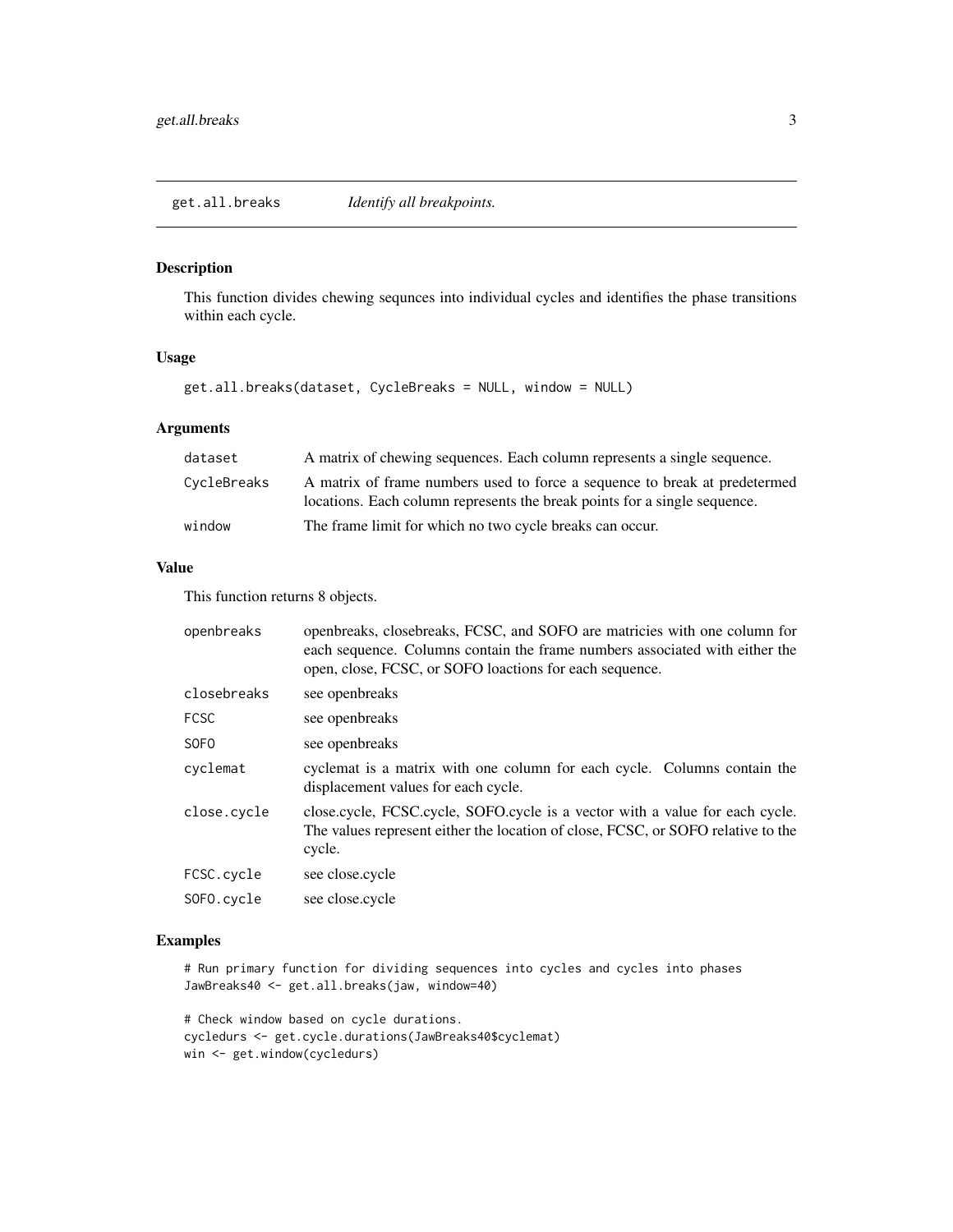```
win
# Rerun with modified window
JawBreaks27 <- get.all.breaks(jaw, window=27)
# Plot the output
plot(jaw[,1])
abline(v=JawBreaks27$openbreaks[,1])
```
get.peaks *A function to identify peaks within a dataset.*

#### Description

A subroutine called by functions within the cyphid package. get.peaks is originally from the package msProcess version 1.0.5. The package was archived on 2012-09-21 and is unvailable as a dependency for cyphid. The arichived package and original code can be obtained from http://cran.rproject.org/src/contrib/Archive/msProcess/

### Usage

 $get.\text{peaks}(x, \text{span} = 40)$ 

#### Arguments

x span

### Examples

```
##---- Should be DIRECTLY executable !! ----
##-- ==> Define data, use random,
##--or do help(data=index) for the standard data sets.
## The function is currently defined as
function (x, span = 40){
    z \leq - embed(rev(as.vector(x)), dim = span)
    z \leftarrow z[rev(seq(nrow(z))), ]
    s <- span%/%2
    v \le - max.col(z, ties.method = "first") == 1 + s
    z \leq c (rep(FALSE, s), v)
    ans \leq c(z[1:(\text{length}(z) - s)], \text{rep}(\text{FALSE}, \text{span} - 1))nx < -NCOL(x)if (nx > 1)matrix(ans, ncol = nx)else ans
  }
```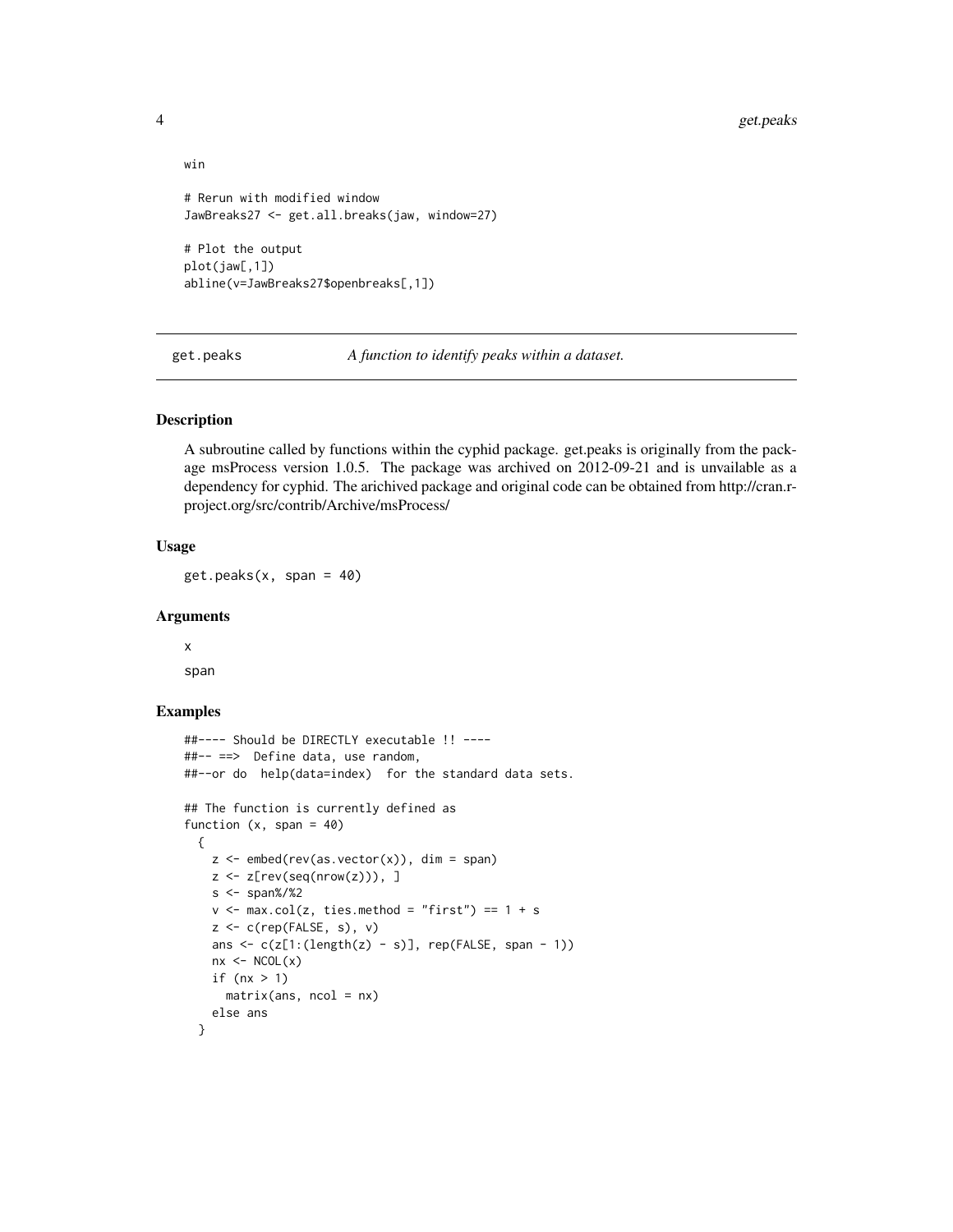#### <span id="page-4-0"></span>Description

This data set provides displacement data during gum chewing. Motion capture was used to collect the kinematic data at a 60 Hz sampling frequency. Two chewing sequences are provided.

#### Usage

data(jaw)

### Format

The format is: num [1:1200, 1:2] -0.462 -0.48 -0.506 -0.534 -0.539 -0.537 -0.548 -0.562 -0.574 -0.582 ... - attr(\*, "dimnames")=List of 2 ..\$ : NULL ..\$ : chr [1:2] "vecY" "vecY.1"

#### References

Gerstner, G. E., & Parekh, V. V. (1997). Evidence of Sex-specific Differences in Masticatory Jaw Movement Patterns. Journal of Dental Research, 76(3), 796-806.

#### Examples

data(jaw) plot(jaw[,1], xlab="frame number", ylab="displacement")